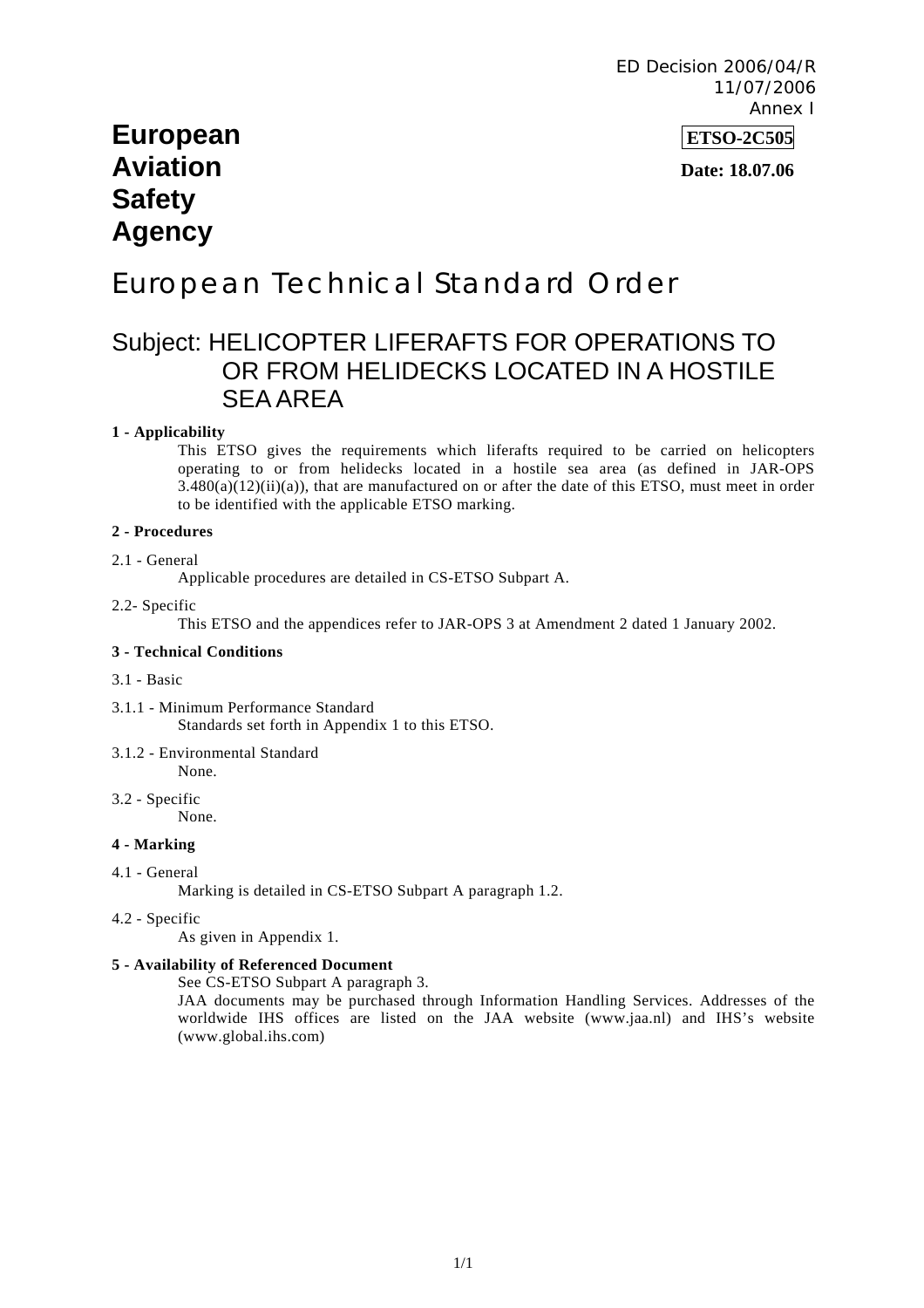# **APPENDIX 1. EASA STANDARD FOR HELICOPTER LIFERAFTS FOR OPERATIONS TO OR FROM HELIDECKS LOCATED IN A HOSTILE SEA AREA**

## 1. Purpose

1.1 This standard provides the minimum performance standards for helicopter liferafts.

- 2. Scope
	- 2.1 This standard covers liferafts required to be carried on helicopters operating to or from helidecks located in a hostile sea area (as defined in JAR-OPS  $3.480(a)(12)(ii)(a)$ ).

# 3. General

- 3.1 Approval of a liferaft in accordance with this Specification shall take into account the valise or container, the liferaft itself, and any attached or stowed equipment. The liferaft and its associated equipment shall be seaworthy and designed to maximise occupant survivability in all operating conditions.
- 3.2 With the exception of its floor diaphragm, full inflation of the liferaft shall be achieved by the operation of a single device with the liferaft initially in any attitude. The operation to initiate the automatic inflation of the liferaft shall be within the capability of one person, either in or out of the water.
- 3.3 Secondary inflatable compartments, e.g. canopy supports, boarding ramps and floor, shall be so designed and arranged that damage to them will not significantly affect the primary buoyancy of the liferaft.
- 3.4 Provision shall be made to insulate those areas of the floor diaphragm that are in contact with the occupants of the liferaft. The insulation shall be at least equal to that given by a 25mm (1in) air cushion. N.B. Where the insulation is provided by inflation of the floor diaphragm this Specification takes no account of its buoyancy.
- 3.5 The attachment of all lines and equipment to the liferaft shall be such that failure or tearing off of the attachment will not damage any inflated compartment or the canopy.
- 3.6 Retro-reflective Surfaces
	- 3.6.1 The liferaft shall be provided with flexible retro-reflective external surfaces, of a minimum total area of 0.15m2 (250in2), for increased conspicuity and to enhance the effectiveness of search lights, during search and rescue operation.
	- 3.6.2 The arranged pattern of the retro-reflective material shall be generally as shown in Figure 1.
	- 3.6.3 The retro-reflective materials shall comply with the Technical Specification for Retro-Reflective Material for use on Life-Saving Appliances (IMO Resolution 658 (16) Annex 2), or equivalent.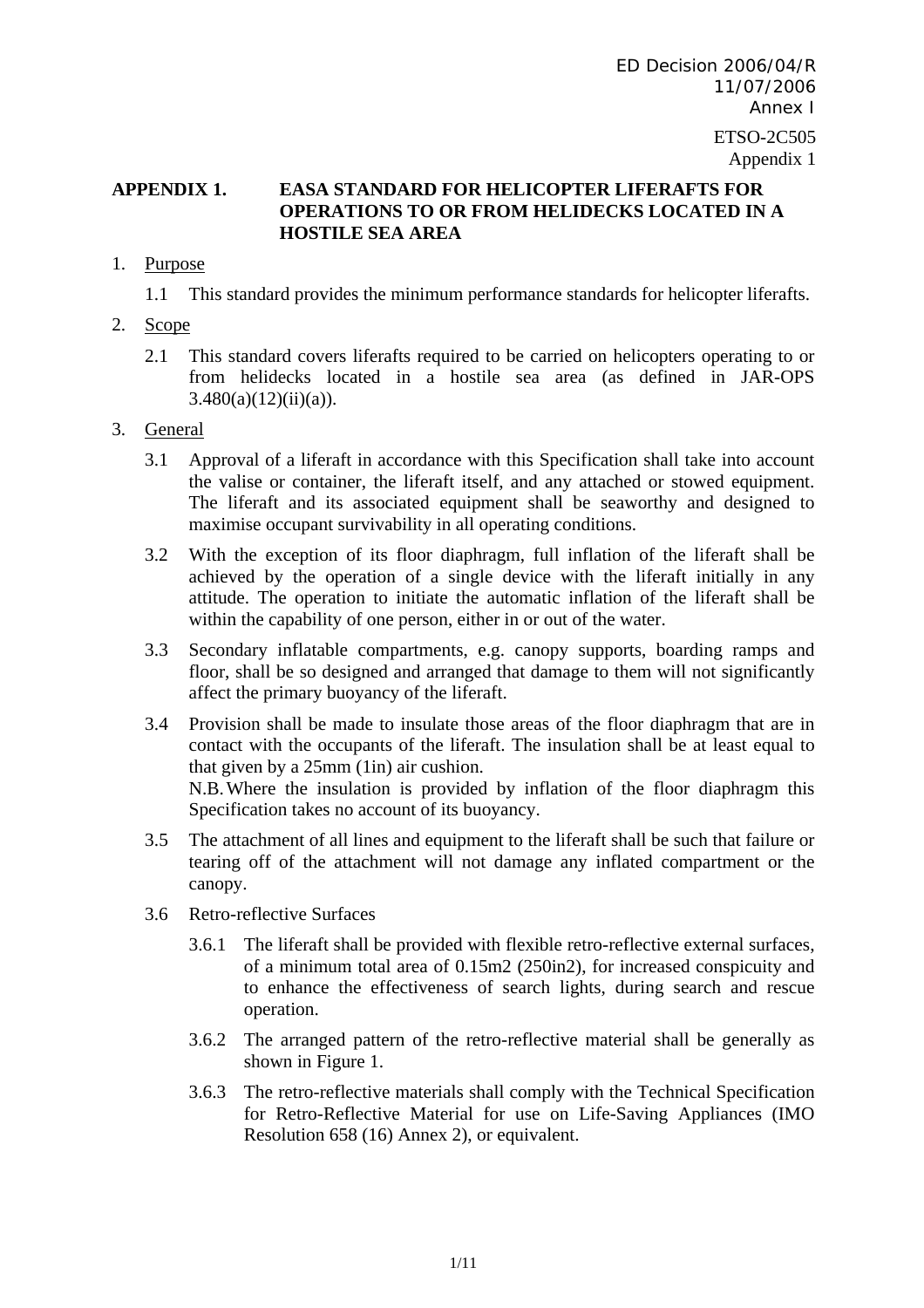- 3.7 The requirements of this Specification, insofar as they are applicable, should be met for the normal and overload occupancy ratings of the liferaft.
- 4. Operation and Environment
	- 4.1 The packed liferaft shall be suitable for fitment in an aircraft in accordance with the applicable aircraft installation requirements.
	- 4.2 The method of packing the liferaft into its valise or container shall be such that the liferaft will successfully deploy in the correct attitude for boarding with a probability of not less than 0.90 under the conditions described in paragraph 16.
	- 4.3 The packed liferaft shall be designed to inflate by means of its primary inflation system and be suitable for boarding in respect of buoyancy and stability within 30 seconds of the start of inflation, when soaked at all temperatures between -30°C and  $+65^{\circ}$ C (-22°F and  $+149^{\circ}$ F).
	- 4.4 The liferaft, when packed in its valise or container shall be capable of withstanding temperatures of -30 $^{\circ}$ C to +65 $^{\circ}$ C (-22 $^{\circ}$ F to +149 $^{\circ}$ F) without any adverse effects for at least the period between inspections.
	- 4.5 The liferaft in its container shall be capable of withstanding without significant deterioration such fluids and greases as it might come into contact with for at least the period between inspections. The liferaft when inflated shall withstand those fluids likely to be spread on the surface of the water in the event of an aircraft ditching. All materials used in construction of the liferaft and its equipment shall be suitably resistant to corrosion and fungus growth.
- 5. Buoyancy
	- 5.1 The liferaft shall incorporate a minimum of two independent primary buoyancy chambers. With all chambers inflated to minimum design pressure the liferaft shall be capable of supporting its occupants up to the normal and overload rated occupancy in fresh water. The following minimum amount of freeboard shall be available: -
		- (a) 300mm (12in) at normal rated occupancy.
		- (b) 150mm (6in) at normal rated occupancy with the most critical chamber deflated.
		- (c) A positive freeboard at overload rated occupancy with the most critical chamber deflated.
	- 5.2 The liferaft shall have a high level of tolerance to such accidental damage that may be incurred from contact with the exterior of the helicopter while the liferaft is on the water adjacent to the helicopter. This may be achieved by providing adequate redundancy or damage tolerance. To demonstrate adequate damage tolerance, the liferaft shall withstand puncture when subjected to a 0.794mm (1/32 inch) diameter, flat end metal point under a load of 45N (10lbf).
- 6. Occupancy Ratings
	- 6.1 An average occupant weight of 90kg (200lb) shall be assumed to take account of the weight of the occupant's clothing with water saturation.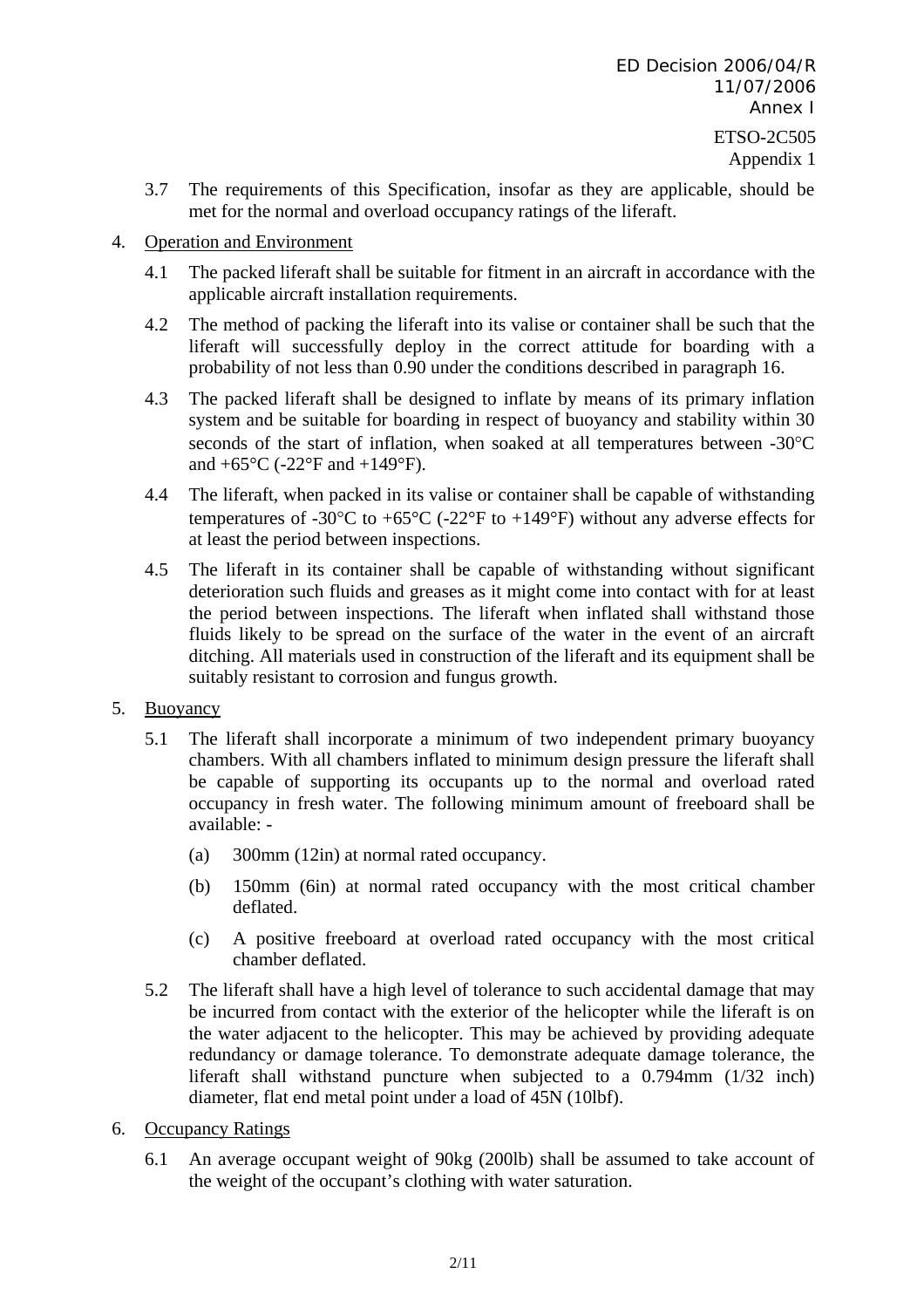- 6.2 The normal rated capacity of the liferaft shall be taken as the number of occupants that can be accommodated when each occupant is provided with a minimum width of back support of 460mm (18ins) and a minimum of 0.33m2 (3.6ft2) of floor area.
- 6.3 The minimum overload rating for the liferaft shall be the nearest whole number of occupants to the normal rated capacity times 1.50 with a minimum floor area of 0.22m2 (2.4ft2).

## 7. Inflation Systems and Hand Pump

- 7.1 The primary inflation system shall meet all applicable equipment Specifications and shall be capable of meeting all performance and environmental criteria contained in this Specification. The primary inflation system shall be fully automatic subsequent to initiation. Aspirators shall be protected and designed to preclude ingestion of objects which may prevent the seating of the gas seal. Any water ingested via the aspirator, if used, shall not prejudice the operation of the inflation system and the liferaft's performance.
- 7.2 The inflation system shall be designed to prevent gas flow-back from a primary chamber or between primary chambers.
- 7.3 Protection shall be provided against chamber overpressure. Where this is by means of a relief valve the maximum hysteresis shall not exceed 20% of the valve's cracking pressure.
- 7.4 The means of activating the primary inflation system(s) shall be such that proper inflation of the liferaft can be achieved, even when the liferaft in its valise is submerged, by operating a single mechanism by the application of a force of  $110 \pm$  $20N (25 \pm 51)$ .
- 7.5 Each inflation chamber shall also be provided with a means to enable inflation using a hand operated pump.
- 7.6 The function of every valve fitted in the surface of the liferaft shall be clearly marked in the vicinity of the valve. All such valves shall be located to enable their operation and observation to be carried out by occupants in the liferaft.
- 7.7 The method of operation and positioning of valves shall be such that they will not be operated inadvertently, and such as to minimise the risk of injury to occupants when boarding the liferaft.
- 7.8 Inflation valves to be used with hand operated pumps shall be of the non-metallic friction fit type with a minimum inside diameter of 16mm (5/8in). They shall be fitted with a non-return valve, be located so as to facilitate inflation by hand pump, and shall not interfere with the comfort of the occupants.
- 7.9 Hand-operated inflation pumps shall be capable of easy connection to and disconnection from each inflation valve and of maintaining each inflated compartment at the minimum design pressure.
- 7.10 Hand pumps shall have a minimum displacement of air of 0.5litres (32in3) for each complete cycle of operation, and shall have a means of being attached to the liferaft when stowed and during operation at each inflation point.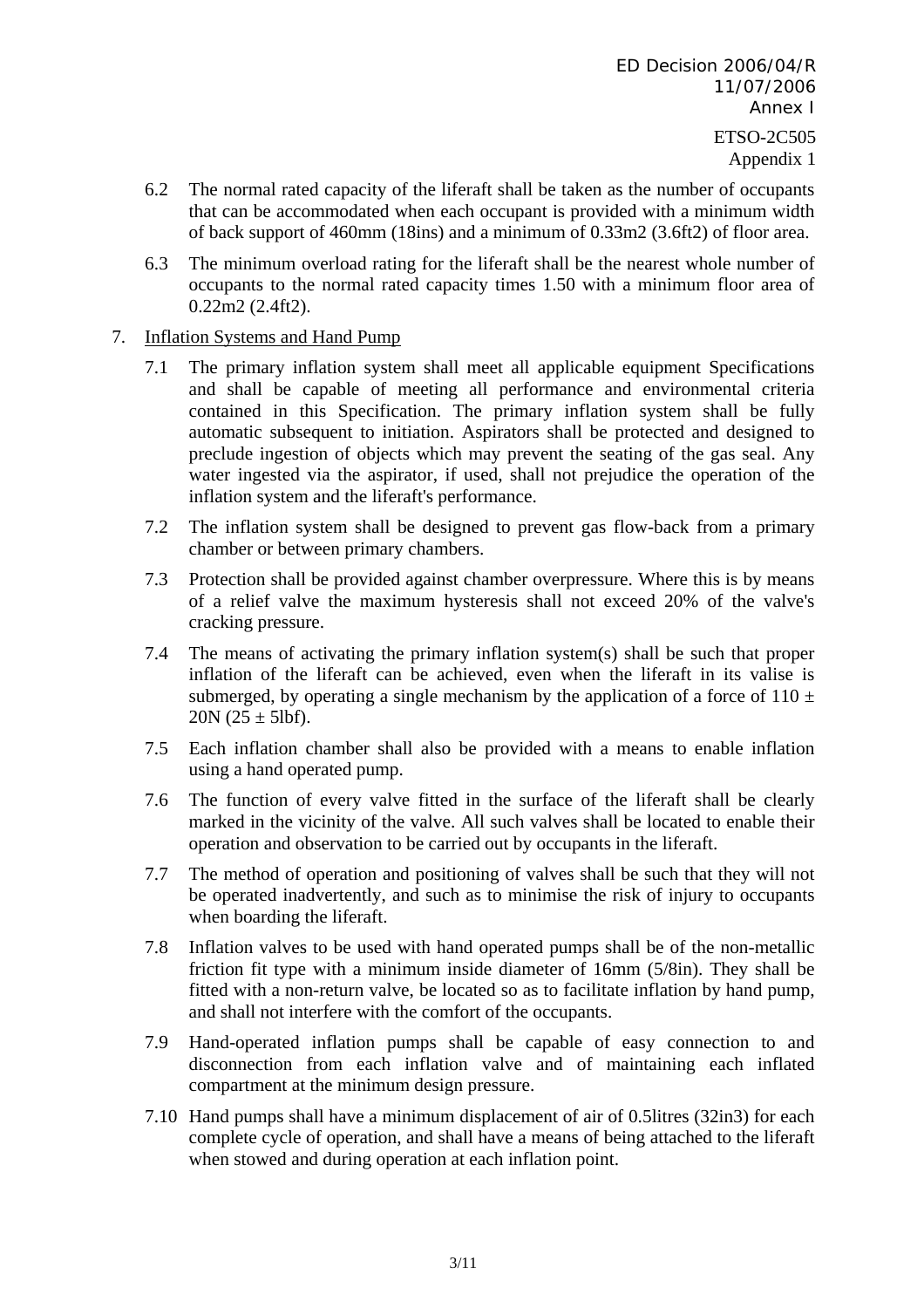### 8. Strength

- 8.1 All materials, compartments, valves, attached equipment, and seams shall be of sufficient strength and durability to preclude premature failure during operation.
- 8.2 All inflated fabric compartments shall have minimum proof and ultimate strength factors of 2.0 and 3.0 respectively based on the maximum relief value of the pressure relief valves fitted to the primary buoyancy chambers. The design condition shall be assessed at a temperature of  $+45^{\circ}$ C (113<sup>°</sup>F) and in no case should the proof pressure be less than 20kN/m2 (3lbf/in2).
- 8.3 It shall be demonstrated that all fabricated material joints are of sufficient strength and integrity to achieve a declared absolute life. Guidance shall be given in the appropriate manuals regarding the inspection, maintenance and repair information necessary to maintain the serviceability of the liferaft between servicing.

# 9. Attached Equipment

9.1 General.

Any equipment attached to the liferaft (including that required by JAR-OPS 3) shall be of such design and location that it will not interfere with the liferaft's operation and performance in any way. The attachment shall be such that the equipment will be retained if liferaft inflation occurs in the upright or inverted position.

- 9.2 Painter Line
	- 9.2.1 A painter line which can be easily attached to the aircraft shall be provided. The line shall be of a length which is compatible with the operation and inflation of the liferaft, but shall be not less than 6m (20ft) nor greater than 20m (65ft) with the inflation initiation point at least 4.5m (15ft) from the free end of the line. The painter line shall be distinctly coloured to indicate to the person inflating the liferaft the position of the inflation initiation point within 3m (10ft).

N.B. The painter line should be a minimum of 9.5mm (3/8in) diameter under load to provide satisfactory graspability.

- 9.2.2 The painter line shall be manufactured from a material that will float, has resistance to rotting, and has a minimum breaking strength of 5300N (1200lbf). The attachment of the line to the liferaft shall be designed to release the liferaft without damage in the event of either the line being loaded to or beyond its ultimate strength value or the line being loaded to 0.75 times the load required to submerge the liferaft with the critical chamber deflated, whichever is the lower.
- 9.2.3 The location of the painter line attachment to the liferaft shall be such that it is readily accessible to the occupants of the liferaft and can be easily severed with the knife provided.
- 9.3 Sea Anchor
	- 9.3.1 A sea anchor, which is permanently attached to the liferaft and is readily accessible to the occupants under all conditions, shall be provided.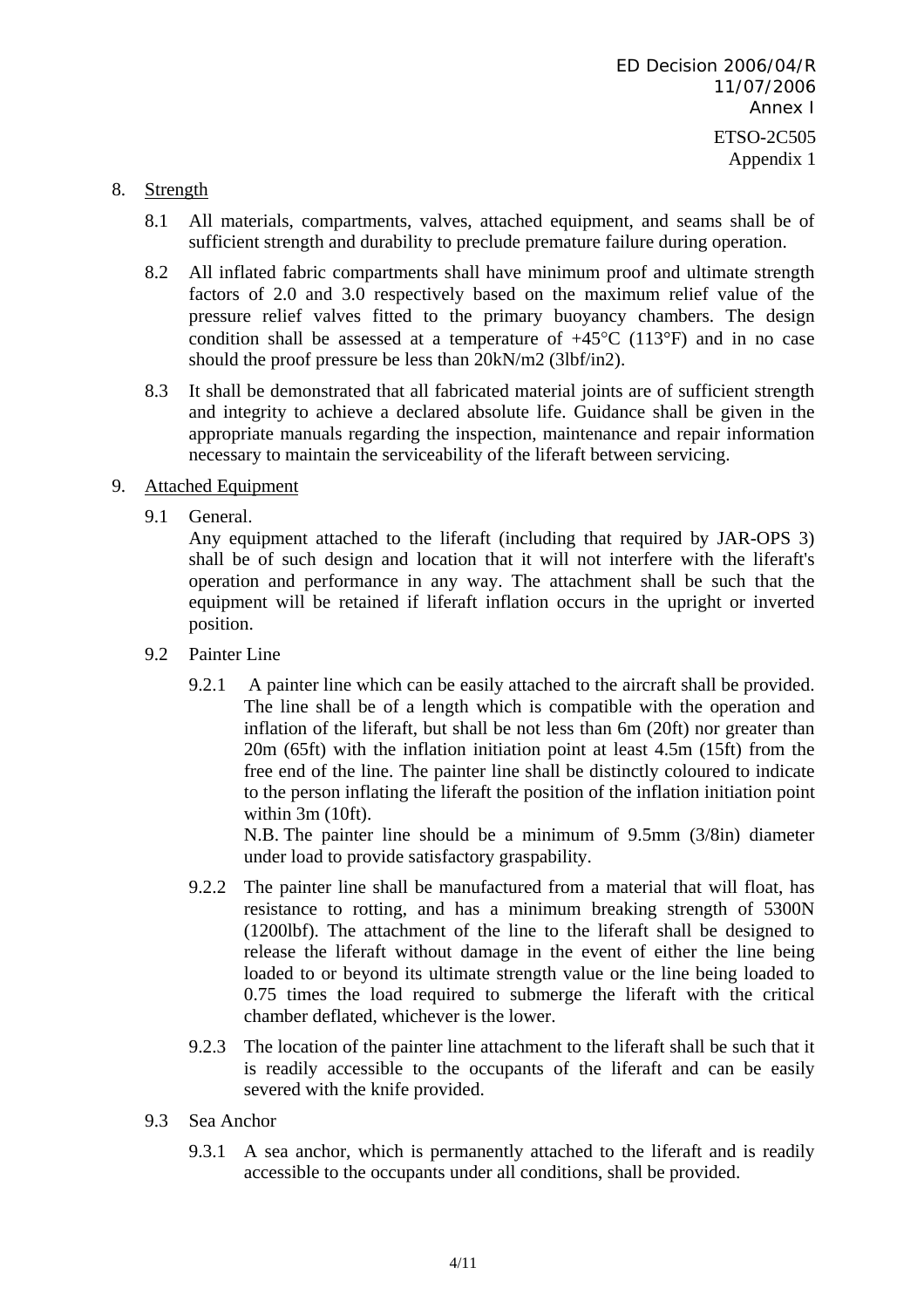- 9.3.2 Where the sea anchor is a trailing anchor device it must comply with the following:
	- (a) The anchor shall have a minimum effective area equivalent to 0.8m2 (1200in2).
	- (b) The anchor shall be attached to the liferaft by a line of 10.5m (35ft) minimum length with a minimum breaking strength of 2200N (500lbf). Attachment of the sea anchor to the liferaft shall be so designed that the liferaft will be released without damage in the event of the line being loaded to or beyond its ultimate strength.
	- (c) The anchor attachment line assembly shall include a swivel link with a strength at least equal to the strength of the anchor attachment line.
	- (d) The anchor shall be arranged to minimise the risk of entanglement.
- 9.3.3 The location of the sea anchor attachment point on the liferaft shall be such that the deployed line does not interfere with boarding or with the operation and manipulation of the painter line.
- 9.4 Rescue Line and 'Quoit'
	- 9.4.1 At least one rot-resistant rescue line, which will float and of not less than 23m (75ft) in length, shall be provided to enable a survivor to be hauled to the boarding point. It shall be attached to the liferaft in the vicinity of, and accessible from, the primary boarding point. Attached to the free end of the line shall be a floatable device (quoit) of suitable size to be grasped by a survivor in the water.
	- 9.4.2 The rescue line facility shall have a minimum breaking strength of 1300N (300lbf). The line attachment to the liferaft shall withstand 1.5 times the line's minimum breaking strength.

# 9.5 Lights

The liferaft shall be fitted with an internal and external light source.

- 9.5.1 Internal Light
	- 9.5.1.1 The internal light shall have an output sufficient to enable all printed instructions on the liferaft's internal surfaces or attached equipment to be read in the hours of darkness by a person with normal eyesight. The internal light source shall have an effective output of at least 1.0 lumen for a continuous period of not less than 12 hours.
	- 9.5.1.2 The light shall be capable of being switched on and off by the occupants of the liferaft in all appropriate environmental conditions.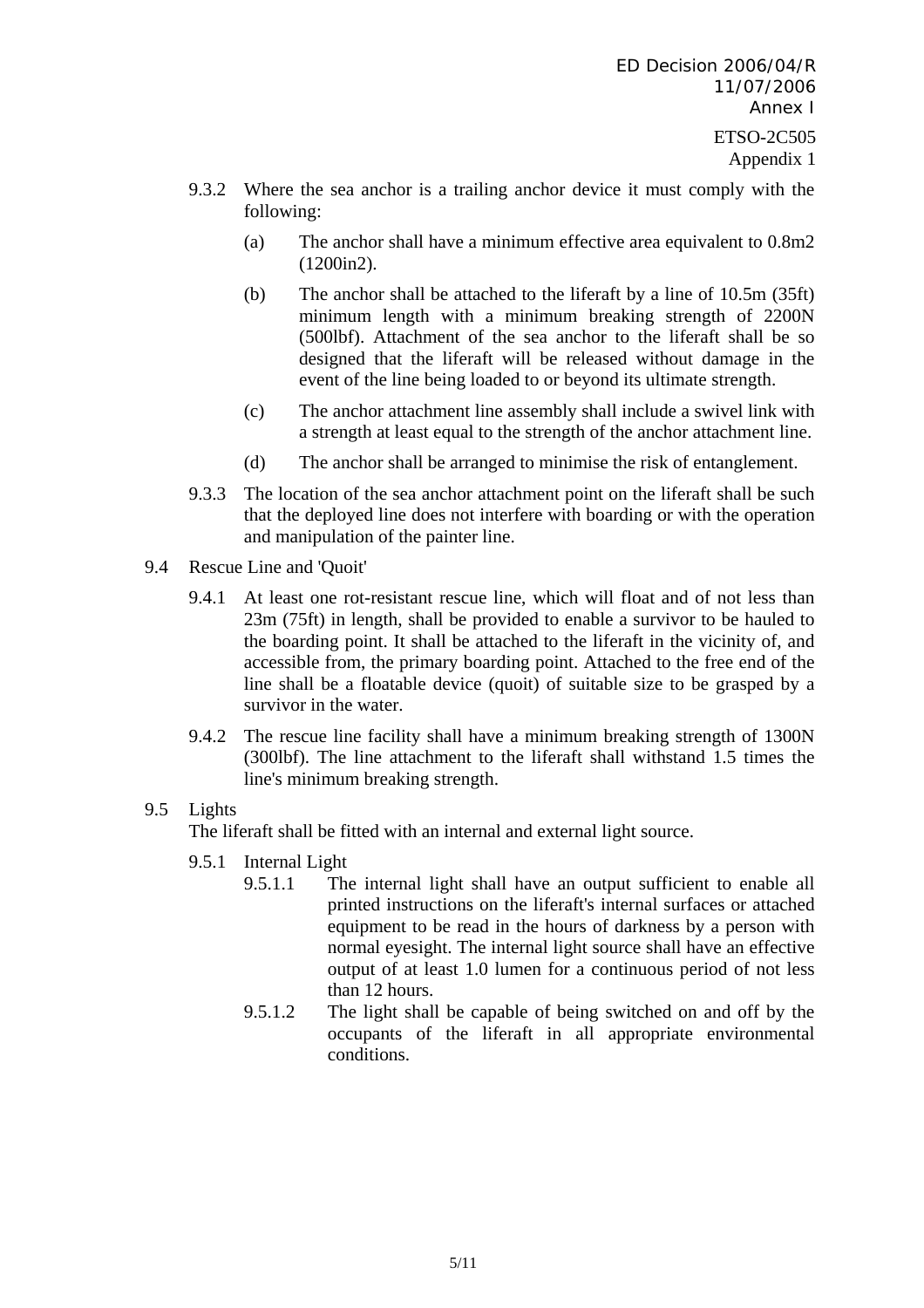- 9.5.2 External Light
	- 9.5.2.1 The light shall be fitted to the canopy in such a way as to provide maximum practical conspicuity for search and rescue operations and shall have:

(i) a vertical light beam with a divergence of at least 5º above the vertical axis of the light fitting; and

(ii) a horizontal light beam that is radially continuous and have an emission angle of at least 5<sup>°</sup> above the horizontal plane of the light bulb element.

- 9.5.2.2 The light shall be switched on automatically as soon as the liferaft is inflated on water.
- 9.5.2.3 The light shall be capable of being switched on and off by the occupants of the liferaft in all appropriate environmental conditions.
- 9.5.2.4 Output of the light shall be such that it is visible at night in clear atmospheric conditions at a distance of not less than 2 nautical miles, for a continuous period of not less than 12 hours.
- 9.5.2.5 If the light is a flashing beacon, the flash rate shall be between 50 and 70 flashes per minute, with an interval between flashes of  $1.0 \pm 0.15$  second.
- 9.6 Knife
	- 9.6.1 A knife which will float shall be provided and located in a position inside the liferaft to enable it to be readily used for cutting the painter line. The knife shall be suitably sheathed and attached to the liferaft by a line of sufficient length to facilitate its use without difficulty.
	- 9.6.2 The shape of the knife shall be such that it will not damage the liferaft's fabric if dropped inside the liferaft.
- 10. Canopy
	- 10.1 A canopy, covering the total occupiable area of the liferaft, and supported above the heads of seated occupants shall be provided. If the primary inflation system is used to deploy the canopy via a primary buoyancy chamber the canopy support system shall remain inflated in the event of damage to the buoyancy chamber. The canopy support system shall include a facility for inflation by means of the hand operated pump provided.
	- 10.2 The canopy fitted to liferafts with a normal rated occupancy of more than 10 persons shall include a minimum of 2 entry points. Liferafts with a normal occupancy rating of 10 persons or less need only be provided with 1 entry point. The size and positioning of liferaft entry facilities shall be agreed with the Authority.
	- 10.3 Each canopy entry point shall have a closing flap which can easily be closed or opened by the occupants. The flap shall be capable of being secured in a fully open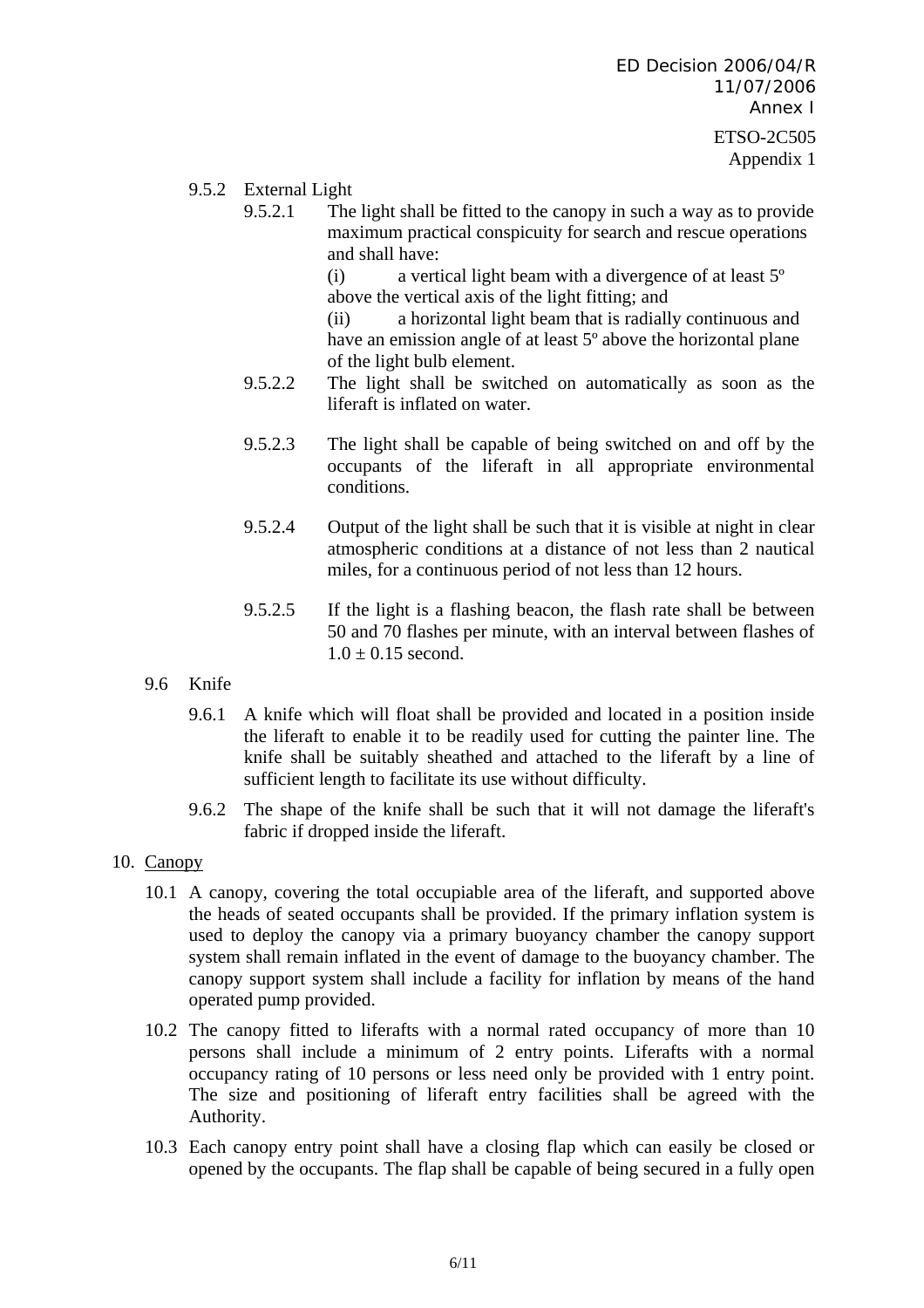or closed position or in intermediate positions. Where two entry facilities are provided they shall be positioned 180° apart. The painter line attachment and location of the knife shall be adjacent to one entry point.

- 10.4 The canopy, with the flaps open or closed, shall be capable of withstanding winds of 60 km/h (40 mph) with gusts of 90 km/h (60 mph). With the flaps closed the occupants shall be adequately protected from wind, rain, spray and breaking waves.
- 10.5 A facility should be provided for the erection of a radio transmitting aerial.
- 10.6 The deployed canopy shall be able to withstand without damage or permanent collapse the impact of a jump by a person of weight 90kg (200lb) from a height of 3m (10ft) above water level on to the top of the canopy.
- 10.7 The canopy should remain usable in the event of deflation of the most critical buoyancy chamber.

#### 11. Life Lines and Grab Lines

- 11.1 Life lines of a colour contrasting to that of the liferaft shall be provided around the external periphery of the buoyancy chambers. The lines shall be easily identified and readily available to support survivors in the water.
- 11.2 Grab lines of a colour contrasting to that of the liferaft shall be provided around the internal periphery of the buoyancy chambers. The lines shall facilitate use by the occupants to support themselves.
- 11.3 Life lines, grab lines and their attachments shall be capable of withstanding a minimum load of 2200N (500lbf).
- 12. Boarding Facilities
	- 12.1 A boarding facility shall be provided at each entry point, which is self-erecting during the inflation of the liferaft and remains continuously available.
	- 12.2 The design of the boarding aid(s) shall be such that a 90kg (200lb) fully clothed person wearing a fully inflated lifejacket can board the liferaft without assistance. It shall also be possible for the liferaft occupants to retrieve unconscious survivors from the water with the aid of the boarding facility.
	- 12.3 The strength of attachment of an inflated boarding facility to the liferaft's structure shall be such that excessive load on the facility will not prejudice the integrity of the primary buoyancy chamber.
	- 12.4 Markings shall be provided on the external surfaces of the liferaft to indicate to survivors in the water the location of the boarding facility and, if appropriate, the best method of use.

# 13. Righting

- 13.1 The liferaft shall be fully reversible unless it can be demonstrated that it is self righting in the fully inflated condition.
- 14. Valise or Container
	- 14.1 The liferaft shall be packed into a valise or container which in turn will be stowed and restrained on board the aircraft. The material used for the construction of the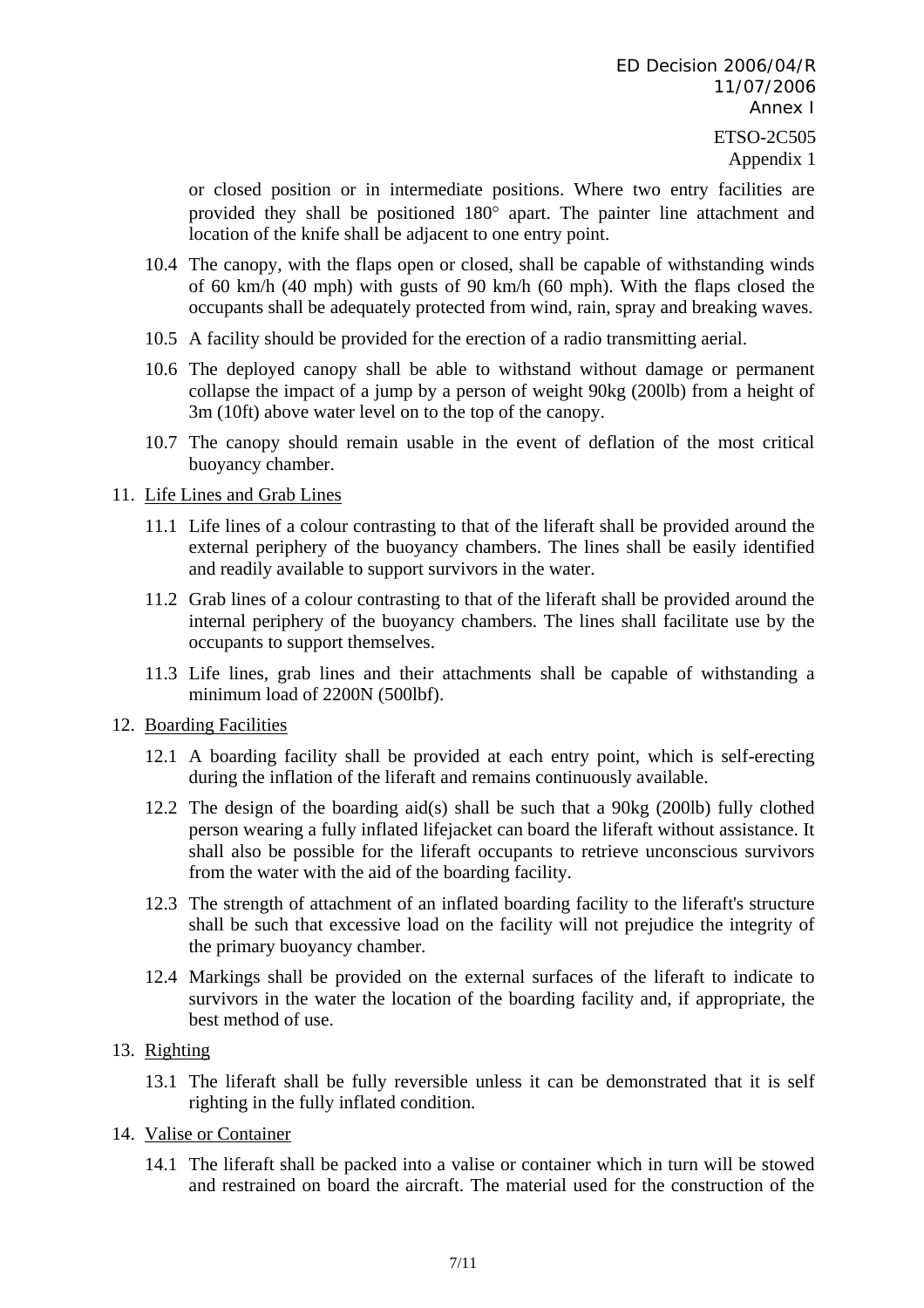valise or container shall be of low flammability and have a burn rate not greater than 100mm/min (4in/min) when tested in accordance with the horizontal test of JAR 25 Appendix F Part 1 or other approved equivalent method. It shall be durable and chafe resistant. The liferaft packed and ready for stowage shall not support combustion, nor shall it be likely to be rendered unserviceable by inadvertent contact with a lighted match or cigarette.

- 14.2 The packed liferaft shall be capable of being dropped from a height of 3m (10ft) on to a hard surface without adversely affecting the performance of the liferaft as prescribed by this Specification.
- 14.3 The valise or container shall include suitable lifting handles so the packed liferaft can be moved within the aircraft.
- 14.4 The packed liferaft shall have a positive buoyancy in fresh water at a temperature of +20°C (68°F). This shall be demonstrated and the buoyancy value established.
- 14.5 The external dimensions of the packed valise/container shall be established.
- 14.6 Closing of the valise or container shall be by lacing with cord of a minimum breaking strength of 220N (50lbf) or by equivalent means.
- 14.7 Where automatic launching of liferafts is not possible, the weight and dimensions of the packed valise or container shall be such that it can be easily moved to, and launched from, any prescribed ditching emergency exit by one person (male or female).

N.B. It is recommended that the maximum weight should not exceed 36kg (80lb).

#### 15. Materials and Processes

- 15.1 All materials used shall be to an acceptable Specification which shows the material to be suitable for its intended application and compatible with other materials used in the liferaft's construction.
- 15.2 The choice of materials and protective treatments shall be such that, during the period between inspections, corrosion or deterioration will not render the liferaft unserviceable.
- 15.3 The liferaft when fully equipped and stowed in the aircraft shall not cause more than 1º deflection of an aircraft compass reading at a distance of 300mm (1ft).
- 16. Seaworthiness
	- 16.1 The liferaft and its equipment shall be capable of withstanding a marine environment in accordance with this Specification for a minimum period of 14 days when occupied to its prescribed maximum overload rating. N.B. A shorter time may be agreed between the operator and the Authority for operations within helicopter SAR coverage and where all aircraft occupants wear survival suits.
	- 16.2 The liferaft and equipment shall be capable of withstanding, without malfunction, sea and wind conditions of at least Sea State 6 and 60km/h (40mph) respectively.
	- 16.3 The design of the liferaft shall be such that the possibility of the liferaft overturning in any sea or wind condition up to the maximum of paragraph 16.2 is minimised.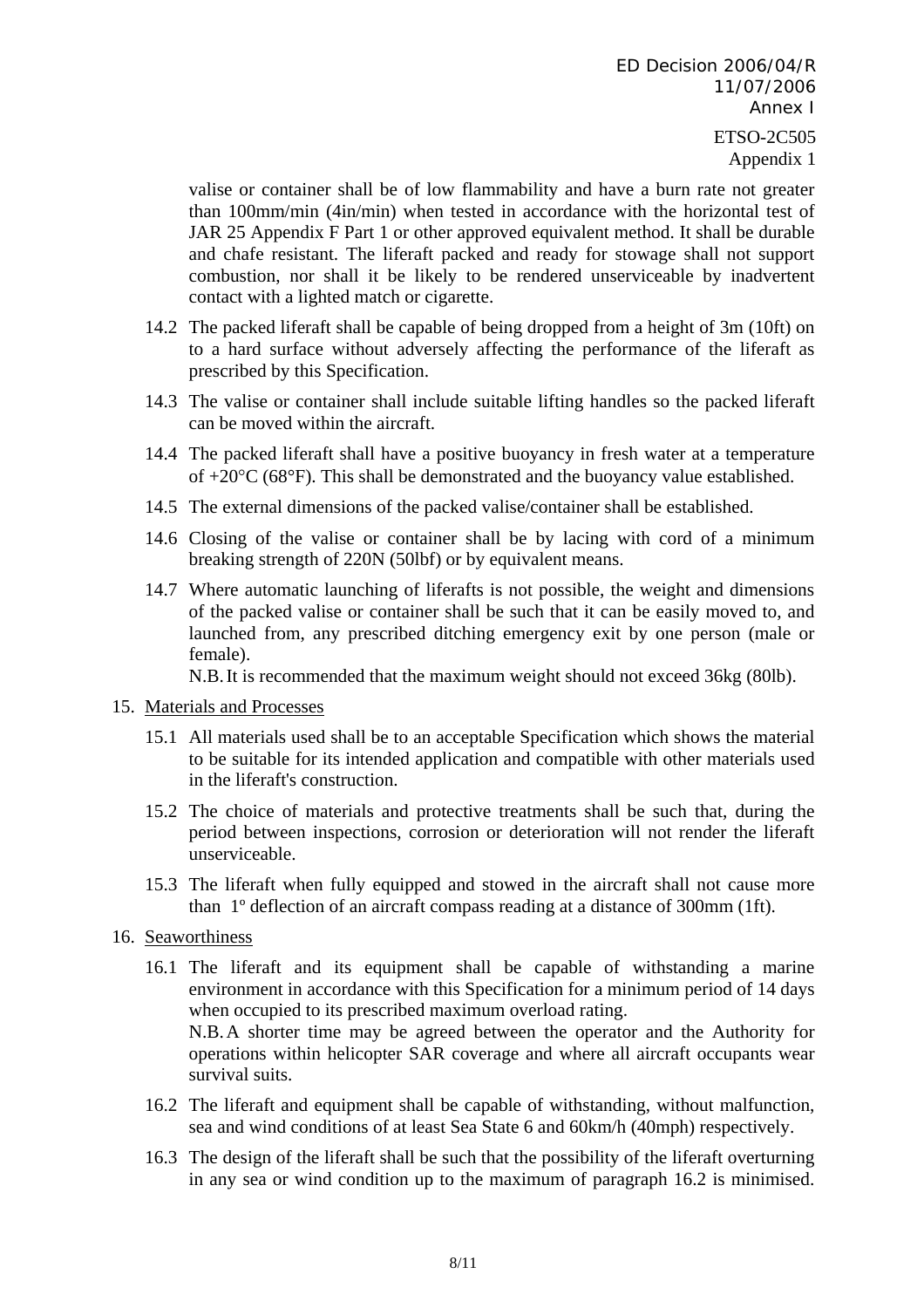Any stabilising equipment, e.g. stabilising keels or equivalent, shall be effective by the time the liferaft is ready for boarding, and shall remain automatically effective all the time the liferaft is floating.

16.4 Means shall be provided to enable the occupants (wearing cover-all immersion suits and inflated lifejackets) to propel the liferaft over short distances.

### 17. Tests

- 17.1 A liferaft of the type for which approval is sought shall be tested in both calm and disturbed water (e.g. in a swimming pool and in choppy sea or simulated choppy sea conditions). The Manufacturer's evaluation schedule for the liferaft to show compliance with this Specification shall be agreed with the Authority and shall include the following tests or demonstrations.
	- 17.1.1 Inflation Tests

With the valised liferaft floating in the water, operation of the primary inflation system shall be demonstrated as being in compliance with paragraph 7 by a person in the water wearing a lifejacket. A sufficient number of tests shall be carried out to show compliance with paragraph 4.2. Connection, disconnection and satisfactory operation of the hand operated pump shall also be demonstrated.

17.1.2 Freeboard Measurement (Buoyancy)

The liferaft shall be demonstrated to comply with paragraphs 5 and 6 for all prescribed conditions of occupancy and inflation appropriate to the intended application of the liferaft.

17.1.3 Boarding

Compliance with the requirements of paragraph 12 shall be demonstrated by male and female subjects for each boarding facility fitted to the liferaft.

17.1.4 Propulsion

With the liferaft fully inflated and overloaded to the prescribed rating the practicability of its propulsion over short distances, using the paddles or other equipment provided, shall be demonstrated.

17.1.5 Jump Test

Tests shall be made in accordance with the requirements of paragraph 10.7. This test can be simulated by using a weighted bag or equivalent weight.

17.1.6 Righting

Righting of the liferaft shall be demonstrated both fully inflated and with the most critical primary buoyancy chamber deflated in accordance with paragraph 5.1(b).

- 17.1.7 Strength Test (Refer to paragraph 8.2).
	- 17.1.7.1 A proof pressure test shall be carried out on all inflated fabric components.
	- 17.1.7.2 An ultimate pressure test shall be carried out on the most critical section of all primary buoyancy chambers.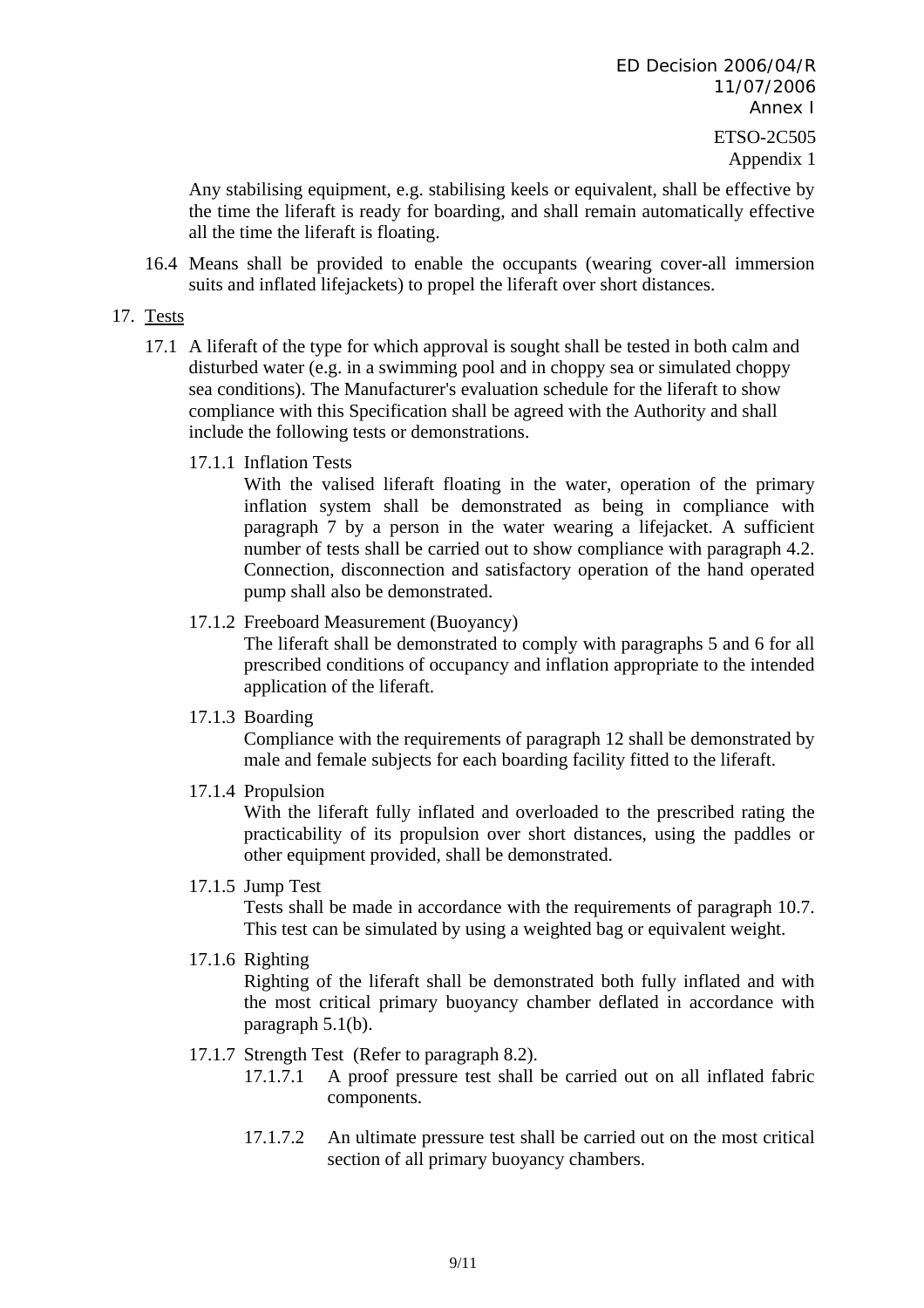# 17.1.8 Seaworthiness

Sufficient tests shall be completed to demonstrate that the liferaft can provide a survival capability when subjected to the most adverse combination of temperature, sea and wind states defined in this Specification.

## 18. Colour, Operational Markings, and Packaging

- 18.1 The predominant colour of the liferaft shall be highly conspicuous.
- 18.2 The valise or container in which the liferaft is to be kept whilst on board the aircraft shall be approved as part of the liferaft's general assembly. The valise or container shall be clearly marked to the effect that a liferaft is contained therein. The method of operating and any precautionary information shall be clearly marked.
- 18.3 Instructions relating to boarding and operation of all equipment shall be provided with the liferaft, shall be bold and readable in low levels of illumination, and shall be kept to a minimum with the purpose of achieving speed of correct operation with minimum confusion.

# 19. Marking

- 19.1 Each detachable part of the liferaft shall where practicable be marked with:
	- (a) The manufacturer's approved inspection stamp.
	- (b) The part number.
	- (c) Date of manufacture or batch record.

N.B. Where marking is not practicable alternative means may be agreed with the Authority.

- 19.2 The liferaft assembly shall be marked with:
	- (a) The liferaft model designation.
	- (b) The manufacturer's name and address.
	- (c) Date of manufacture.
	- (d) Serial Number.
	- (e) Date at which next service and overhaul are due.
- 19.3 The charged inflation cylinder shall be marked with its weight and the weight of charge.
- 19.4 All markings prescribed in 7.6, 12.4, 18.2, 18.3, 19.1, 19.2 and 19.3 shall be made such that they remain legible.